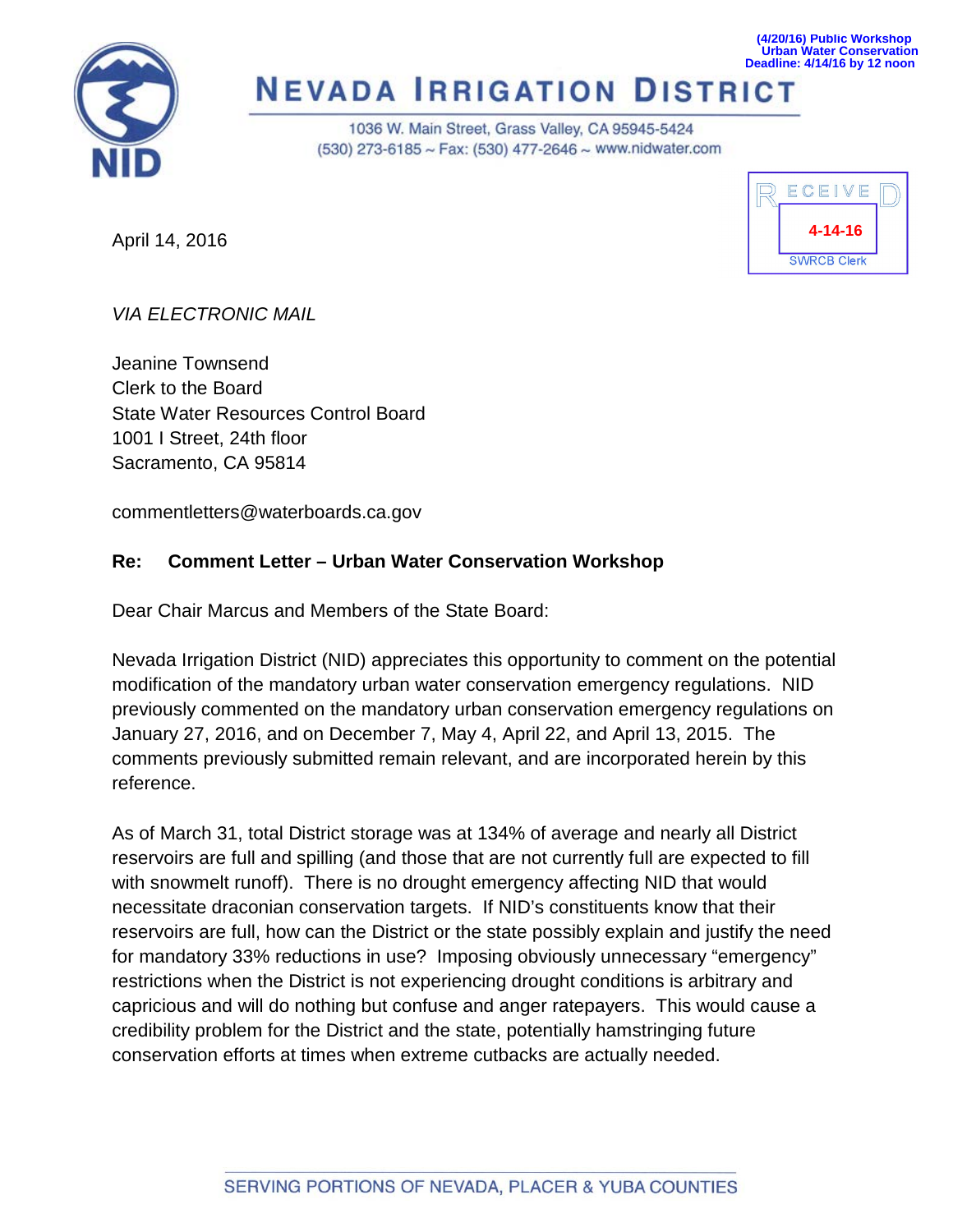State Water Resources Control Board Comment Letter – Urban Water Conservation Workshop April 14, 2016 Page 2 of 5

The blanket imposition of "emergency" regulations in areas that are demonstrably not experiencing an emergency, preventing the exercise and use of vested usufructory water rights, could amount to an unjustified and uncompensated taking by the state. Although the regulations refer to the doctrine of waste and unreasonable use, which the State Water Board believes can prevent takings liability, there is nothing wasteful or unreasonable about using water for beneficial purposes where there is a full supply of water and no other legal user would benefit from extended, unnecessary conservation mandates. Any water that NID's customers conserve under the current emergency regulation will remain in NID's storage reservoirs and will not be available for use by any other legal users of water.

ND's response to the questions posed in the recent Workshop Notice are below. Generally, NID suggests that urban water suppliers that have received normal precipitation and whose projected supplies are sufficient to meet normal demands should be exempted from the mandatory percentage conservation goals. The end-user conservation requirements should remain in place statewide until the emergency regulations expire.

## 1. **What elements of the existing February 2016 Emergency Regulation, if any, should be modified and how so?**

### **§ 863**

 $(a)$  ....

(5) The drought conditions that formed the basis of the Governor's emergency proclamations continue to exist in some portions of the state; and  $(6)$  The drought conditions in some portions of the state may will likely continue for the foreseeable future and additional action by both the State Water Resources Control Board and local water suppliers may will likely be necessary in such areas to prevent waste and unreasonable use of water and to further promote conservation.

### **§ 864**

(a) To prevent the waste and unreasonable use of water and to promote water conservation, each of the following actions is prohibited, except where necessary to address an immediate health and safety need or to comply with a term or condition in a permit issued by a state or federal agency:

. . . .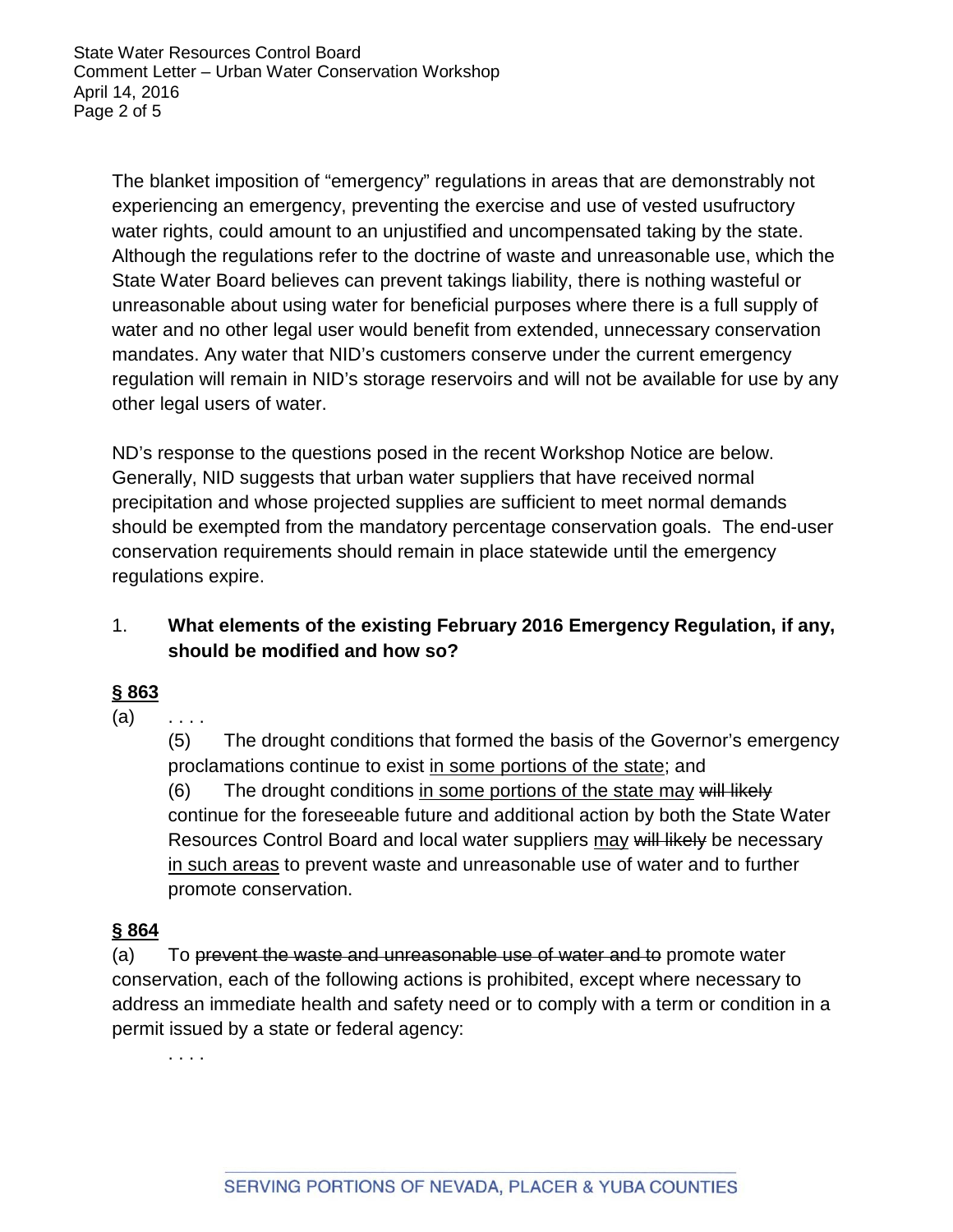(e) (1) To prevent the waste and unreasonable use of water and to promote water conservation, any homeowners' association or community service organization or similar entity is prohibited from: . . . .

#### **§ 865**

(a) As used in this section:

. . . .

(3) "Total potable water production" means all potable water that enters into a water supplier's distribution system, excluding water placed into storage and not withdrawn for use during the reporting period, or water exported outsider the supplier's service area.

....(b) In furtherance of the promotion of water conservation each urban water supplier shall:

. . . .

(2) Prepare and submit to the State Water Resources Control Board by the 15th of each month a monitoring report on forms provided by the Board. The monitoring report shall include the amount of potable water the urban water supplier produced, including water provided by a wholesaler, in the preceding calendar month and shall compare that amount to the amount produced in the same calendar month in 2013. The monitoring report shall specify the population served by the urban water supplier, the percentage of water produced that is used for the residential sector, descriptive statistics on water conservation compliance and enforcement efforts, the number of days that outdoor irrigation is allowed, and monthly commercial, industrial and institutional sector use. The monitoring report shall also estimate the gallons of water per person per day used by the residential customers it serves. This subdivision (b)(2) shall not apply to any urban water supplier that qualifies under subdivision (c)(2), below.

- (c) (1) To prevent the waste and unreasonable use of water and to meet the requirements of the Governor's November 13, 2015 Executive Order, each urban water supplier shall reduce its total potable water production by the percentage identified as its conservation standard in this subdivision. Each urban water supplier's conservation standard considers its service area's relative per capita water usage.
	- (2) (A) Each urban water supplier whose source of supply does not include groundwater or water imported from outside the hydrologic region in which the water supplier is located, and that has a minimum of four years' reserved supply available, may submit to the Executive Director for approval a request that, in lieu of the reduction that would otherwise be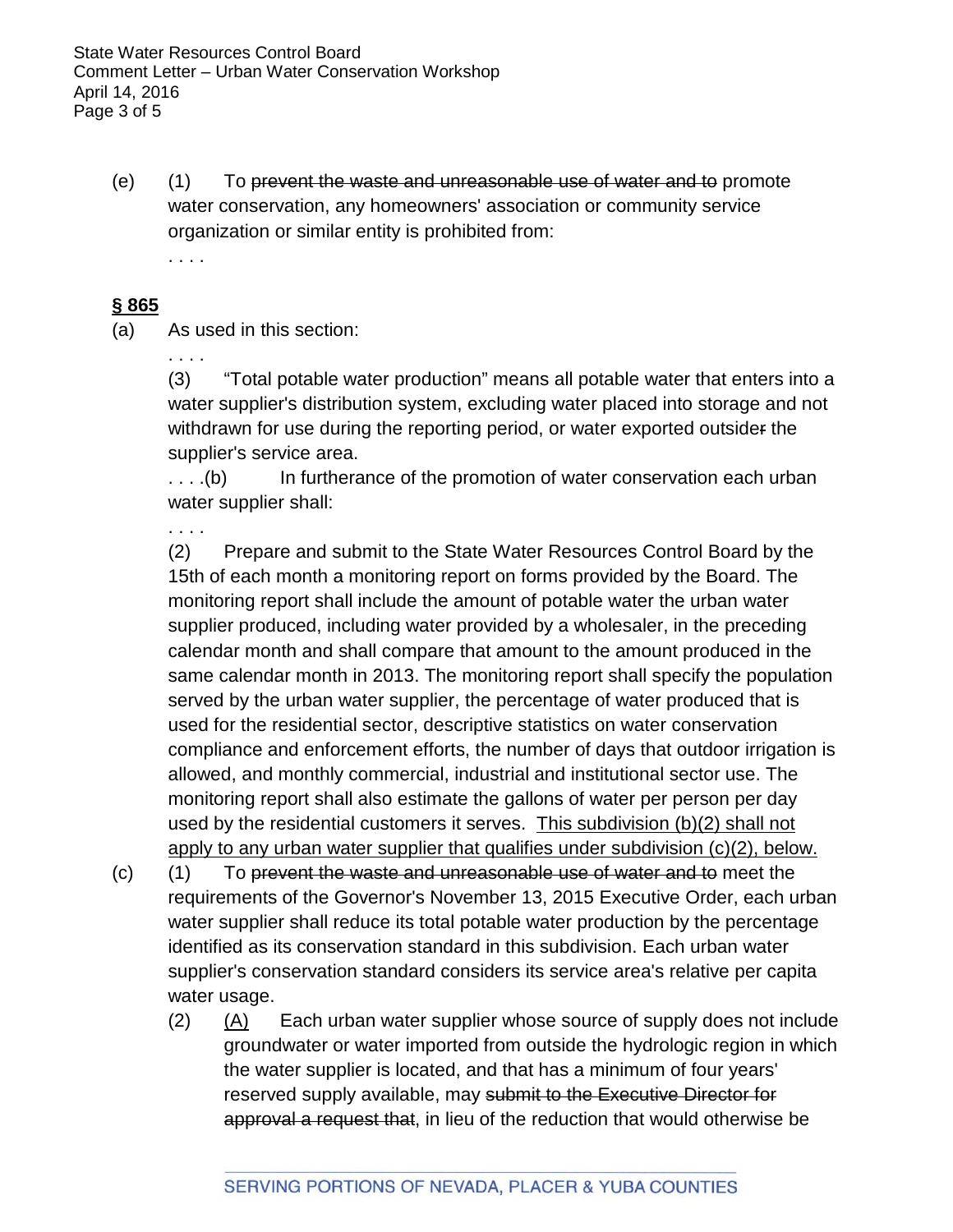. . . .

required under paragraphs (3) through (10), the urban water supplier shall elect to reduce its total potable water production by 4 percent for each month as compared to the amount used in the same month in 2013. Any such request shall be accompanied by information showing that the supplier's sources of supply do not include groundwater or water imported from outside the hydrologic region and that the supplier has a minimum of four years' reserved supply available.

(B) Each urban water supplier whose source watershed(s) have received normal amounts of precipitation during the 2015 / 2016 winter and whose projected water supply for 2016 exceeds normal demand levels may submit to the Executive Director for approval a request for exemption from the reduction that would otherwise be required under paragraphs (3) through (10) of this subdivision (c). Any such request shall be accompanied by information showing that the supplier's source watershed(s) have received at least normal precipitation during the 2015 / 2016 winter and that the supplier's projected supply for 2016 is sufficient to supply normal demands.

 $(q)$  (1) To prevent waste and unreasonable use of water and to promote water conservation, each distributor of a public water supply that is not an urban water supplier shall take one or more of the following actions: . . . .

# 2. **How should the State Water Board account for regional differences in precipitation and lingering drought impacts, and what would be the methods of doing so?**

The State Water Board should account for regional differences in precipitation and drought impacts by considering whether each urban water supplier's source watershed(s) have received normal precipitation and whether each urban water supplier's projected supply is sufficient to satisfy normal water demands.

# 3. **To what extent should the State Water Board consider the reliability of urban water supplier supply portfolios in this emergency regulation?**

The State Water Board should consider the reliability of urban water suppliers' supply portfolios to the extent such reliability analysis informs whether a supplier's projected supply is sufficient to satisfy normal water demands.